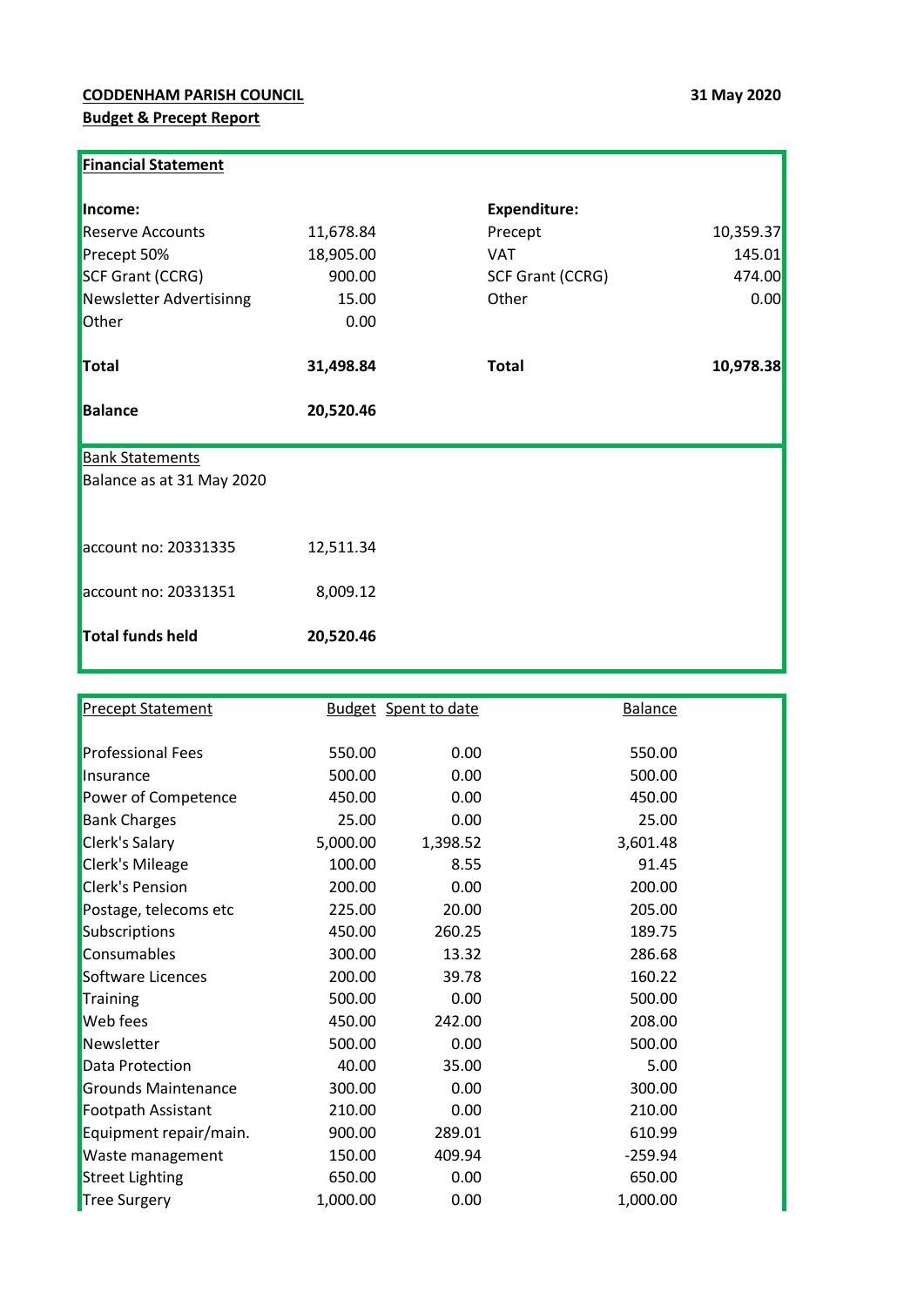| Three Cocked Hat<br>Section 19(3) LGA 1972 | 50.00     | 0.00     | 50.00    |  |
|--------------------------------------------|-----------|----------|----------|--|
| Payment to CIO                             | 15,286.00 | 7,643.00 | 7,643.00 |  |
| <b>Wayleave Fee</b>                        | $-2.00$   | 0.00     | $-2.00$  |  |
| Allotments                                 | $-50.00$  | 0.00     | $-50.00$ |  |
| <b>PWLB Contingent Fund</b>                | 7,000.00  | 0.00     | 7,000.00 |  |
| General Reserve                            | 2,386.00  | 0.00     | 2,386.00 |  |
|                                            |           |          |          |  |

| <b>May Payments</b>                    | <b>Net</b> | <b>VAT</b> | Total    |
|----------------------------------------|------------|------------|----------|
| <b>Gradwell Communications</b>         | 7.90       | 1.58       | 9.48     |
| Zoom                                   | 11.99      | 2.40       | 14.39    |
| <b>HP Instant Ink</b>                  | 6.66       | 1.33       | 7.99     |
| 02                                     | 10.00      | 2.00       | 12.00    |
| MSDC - litter & dog waste bin emptying | 409.94     | 81.99      | 491.93   |
| Salaries                               | 703.89     | 0.00       | 703.89   |
|                                        |            |            |          |
|                                        | 1,150.38   | 89.30      | 1,239.68 |
|                                        |            |            |          |

| <b>Reserve Accounts</b>      |           |  |
|------------------------------|-----------|--|
| Allotments                   | 127.50    |  |
| CIL Reserve (earmarked)      | 459.80    |  |
| Locality Grant - noticeboard | 2,200.00  |  |
| General Reserve              | 8,891.54  |  |
| Total                        | 11,678.84 |  |
|                              |           |  |
|                              |           |  |

## **Budget Items**

Day Foundation Grant 13,152.00 TBC

**Income:** 13,152.00